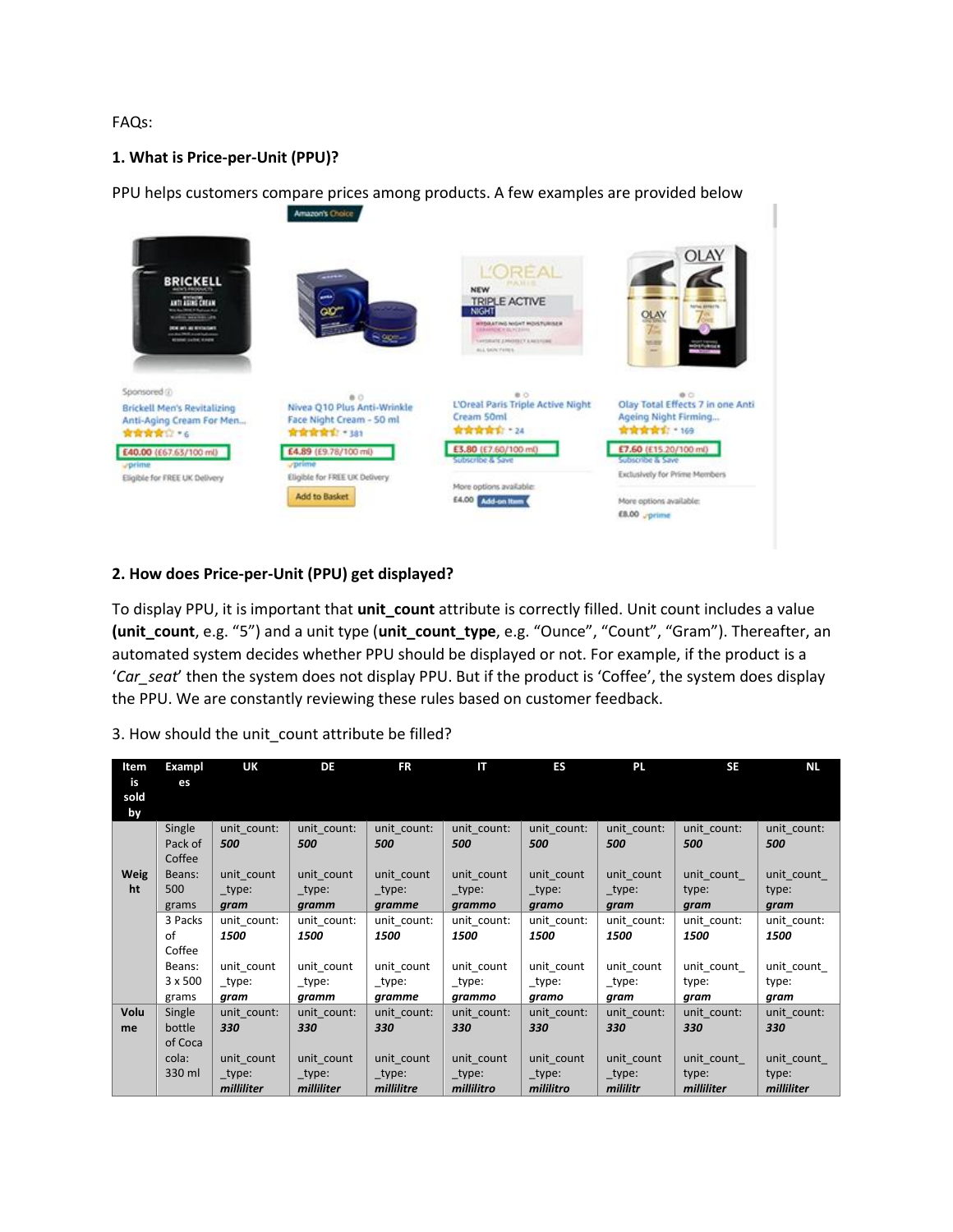|            | Pack 6<br>bottles<br>of Coca                                  | unit_count:<br>1980                     | unit_count:<br>1980                         | unit_count:<br>1980                     | unit_count:<br>1980                       | unit_count:<br>1980                       | unit_count:<br>1980                                      | unit_count:<br>1980                     | unit_count:<br>1980                        |
|------------|---------------------------------------------------------------|-----------------------------------------|---------------------------------------------|-----------------------------------------|-------------------------------------------|-------------------------------------------|----------------------------------------------------------|-----------------------------------------|--------------------------------------------|
|            | Cola:<br>6x330<br>ml                                          | unit_count<br>_type:<br>milliliter      | unit_count<br>$_t$ type:<br>milliliter      | unit_count<br>_type:<br>millilitre      | unit count<br>_type:<br>millilitro        | unit_count<br>_type:<br>mililitro         | unit_count<br>$_t$ type:<br>mililitr                     | unit_count_<br>type:<br>milliliter      | unit_count_<br>type:<br>milliliter         |
| Coun<br>t  | Single<br>pack of<br>Pampe                                    | unit_count:<br>40                       | unit_count:<br>40                           | unit_count:<br>40                       | unit_count:<br>40                         | unit count:<br>40                         | unit_count:<br>40                                        | unit_count:<br>40                       | unit_count:<br>40                          |
|            | rs<br>having<br>40<br>nappie                                  | unit_count<br>_type:<br>count           | unit_count<br>_type:<br>stück               | unit_count<br>_type:<br>unité           | unit_count<br>_type:<br>unità             | unit_count<br>_type:<br>unidad            | unit_count<br>_type:<br>sztuk                            | unit_count_<br>type:<br>styck           | unit_count_<br>type:<br>stuk               |
|            | S.<br>12<br>packs<br>of                                       | unit_count:<br>480                      | unit_count:<br>480                          | unit_count:<br>480                      | unit_count:<br>480                        | unit_count:<br>480                        | unit_count:<br>480                                       | unit_count:<br>480                      | unit_count:<br>480                         |
|            | Pampe<br>rs with<br>1 pack<br>having<br>40<br>nappie<br>s:12x | unit_count<br>_type:<br>count           | unit_count<br>_type:<br>stück               | unit_count<br>_type:<br>unité           | unit_count<br>_type:<br>unità             | unit_count<br>_type:<br>unidad            | unit_count<br>_type:<br>sztuk                            | unit_count_<br>type:<br>styck           | unit_count_<br>type:<br>stuk               |
| Leng<br>th | 40<br>1 roll<br>of tape                                       | unit_count:<br>$\overline{2}$           | unit_count:<br>$\overline{2}$               | unit_count:<br>$\overline{2}$           | unit_count:<br>$\overline{2}$             | unit_count:<br>$\overline{2}$             | unit_count:<br>$\overline{2}$                            | unit count:<br>$\overline{2}$           | unit_count:<br>$\overline{2}$              |
|            | having<br>length<br>$\overline{2}$<br>meters                  | unit_count<br>_type:<br>meter           | unit_count<br>_type:<br>meter               | unit_count<br>_type:<br>mètre           | unit_count<br>_type:<br>metro             | unit_count<br>_type:<br>metro             | unit_count<br>_type:<br>metr                             | unit count<br>type:<br>meter            | unit_count_<br>type:<br>meter              |
|            | Pack of<br>10 rolls<br>of tape                                | unit_count:<br>20                       | unit_count:<br>20                           | unit_count:<br>20                       | unit_count:<br>20                         | unit_count:<br>20                         | unit_count:<br>20                                        | unit_count:<br>20                       | unit_count:<br>20                          |
|            | with 1<br>roll<br>having<br>$\overline{2}$<br>meters          | unit_count<br>_type:<br>meter           | unit_count<br>_type:<br>meter               | unit_count<br>_type:<br>mètre           | unit_count<br>_type:<br>metro             | unit_count<br>_type:<br>metro             | unit_count<br>_type:<br>metr                             | unit_count_<br>type:<br>meter           | unit_count_<br>type:<br>meter              |
| Area       | 1 tile<br>having                                              | unit count:<br>1.5                      | unit_count:<br>1.5                          | unit_count:<br>1.5                      | unit_count:<br>1.5                        | unit_count:<br>1.5                        | unit_count:<br>1.5                                       | unit count:<br>1.5                      | unit count:<br>1.5                         |
|            | 1.5<br>square<br>meter<br>area                                | unit count<br>_type:<br>square<br>meter | unit count<br>$_t$ ype:<br>quadratme<br>ter | unit count<br>$_t$ type:<br>mètre carré | unit count<br>_type:<br>metro<br>quadrato | unit_count<br>_type:<br>metro<br>cuadrado | unit count<br>_type:<br>metr<br>$k$ wadratow $ $ er<br>y | unit_count_<br>type:<br>kvadratmet      | unit_count_<br>type:<br>vierkante<br>meter |
|            | Pack of<br>10<br>titles                                       | unit count:<br>15                       | unit_count:<br>15                           | unit_count:<br>15                       | unit count:<br>15                         | unit_count:<br>15                         | unit_count:<br>15                                        | unit_count:<br>15                       | unit count:<br>15                          |
|            | each<br>having<br>1.5<br>square<br>meter<br>area              | unit_count<br>_type:<br>square<br>meter | unit_count<br>_type:<br>quadratme<br>ter    | unit_count<br>_type:<br>mètre carré     | unit_count<br>_type:<br>metro<br>quadrato | unit_count<br>_type:<br>metro<br>cuadrado | unit_count<br>_type:<br>metr<br>kwadratow<br>у           | unit count<br>type:<br>kvadratmet<br>er | unit count<br>type:<br>vierkante<br>meter  |